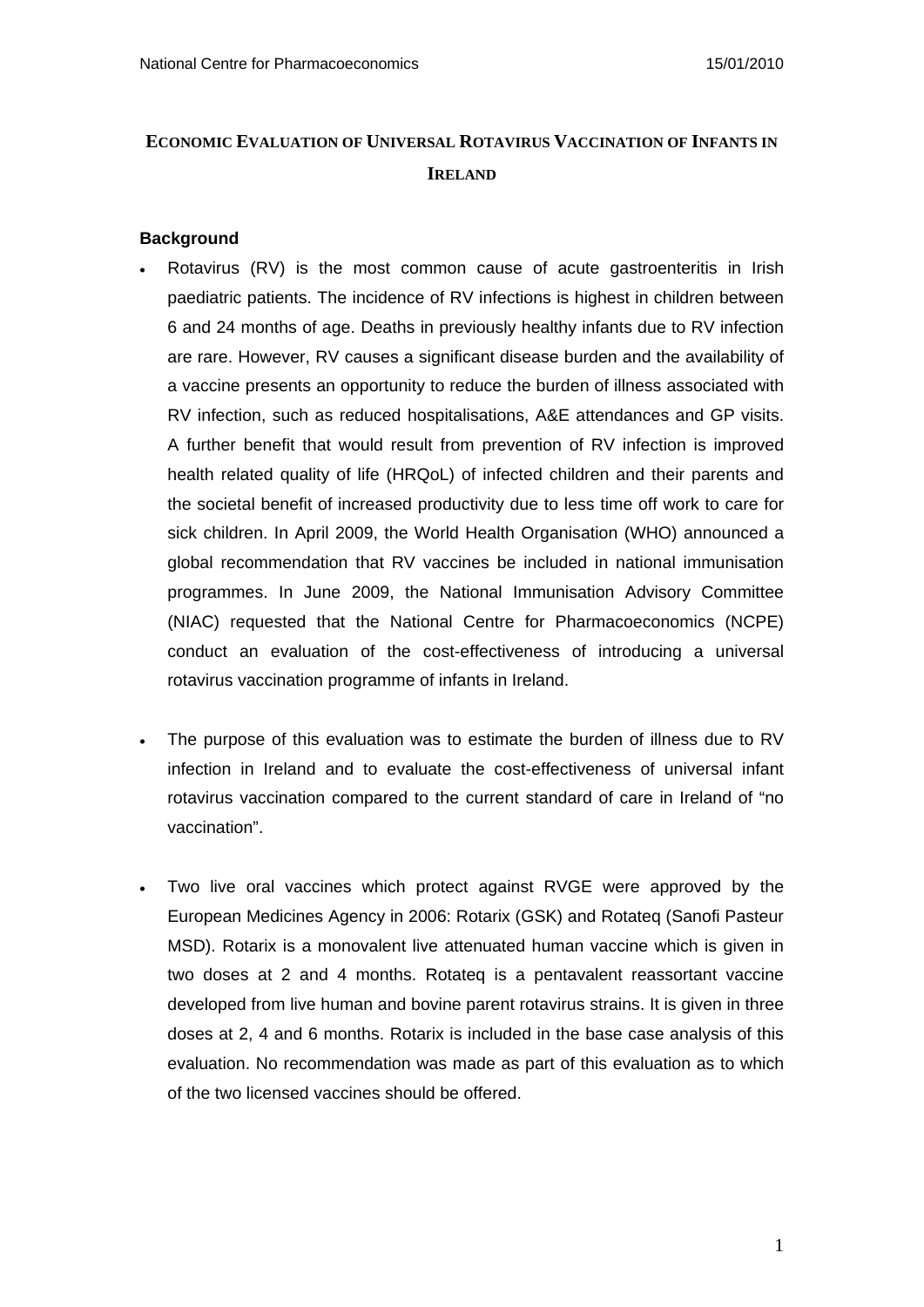## **Method**

- An independently developed cohort model, which was developed by the Health Protection Agency (HPA) in the UK, was adapted to the Irish setting by incorporating Irish epidemiological, resource utilisation and cost data. The model was also updated incorporating recent clinical trial data from the literature. In the Irish model we only consider the impact on health related quality of life (HRQoL) of the infected child in the base case analysis, whereas the UK model considers the impact of infection on HRQoL of the child and one parent in the base case. The parameters incorporated in the economic model were agreed with NIAC and, for the base case analysis, included:
	- o HSE perspective
	- o Impact on HRQoL of infected child only
	- o Vaccine coverage 90%
	- o Cost of vaccine (Rotarix) €40 per dose
	- o Cost of administration €10 per dose
	- o Vaccine efficacy: 100% in reducing hospitalisations and A&E attendances, 91.8% in reducing cases treated in primary care.
	- o Outcome measure: Quality Adjusted Life Year (QALY)
	- o Discount rate 4% for costs and benefits
	- o Time horizon from birth to five years.

# **Results**

- Under the base case assumptions, the model predicts that universal infant RV vaccination would prevent around 2,038 GP visits, 3,271 A&E attendances and 2,499 hospitalisations per year in children from birth to 5 years of age.
- RV is estimated to cost the HSE approximately  $\epsilon$  5.52 million per year; with 84.0% of these costs due to hospitalisations, 15.6% due to A&E attendances and the remainder due to GP visits. Under the base case model assumptions, a vaccination programme would cost €6.54 million per year. However, €4.65 million would be offset by reducing healthcare resource use in managing RV infection.
- The results of this cost-effectiveness analysis suggest that, under the base case assumptions, introduction of universal RV vaccination to the National Childhood Immunisation programme would not be cost-effective from the perspective of the Irish healthcare payer. However, the evaluation highlights that universal RV vaccination could be cost-effective if a lower vaccine price and/or vaccine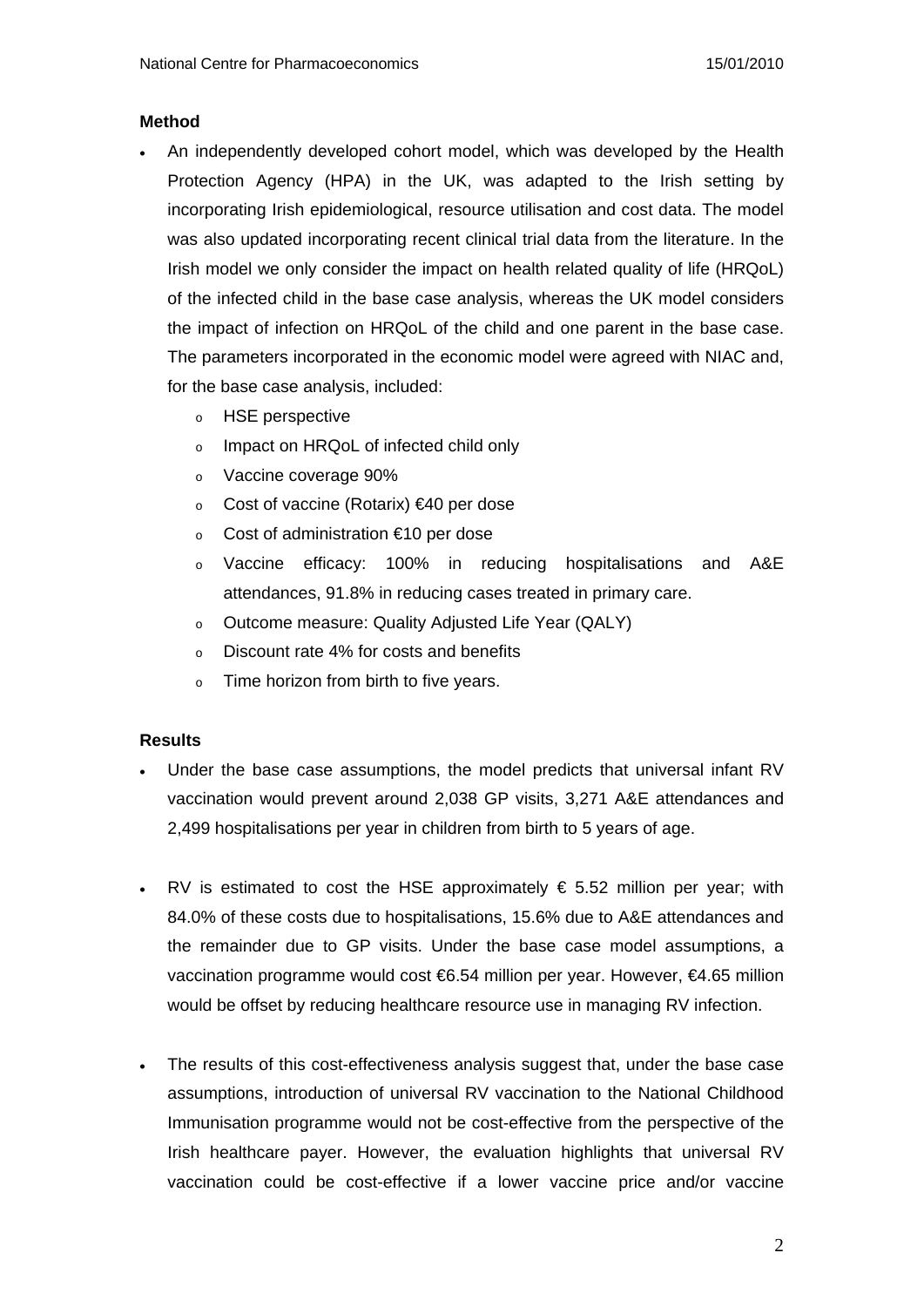administration fee was negotiated. The results of the evaluation are summarised as follows:

## **1. Healthcare payer perspective**

- The ICER for Rotarix in the base case analysis, assuming HRQoL benefits for the infected child only, was estimated at **€111,076/QALY**.
- The cost per LYG was  $\epsilon$ 11,100,166, reflecting the small number of deaths associated with RV. The main benefit to the HSE of introducing RV vaccination would be to reduce hospitalisations. The cost per hospitalisation avoided was estimated at €759.
- The inclusion of the impact on HRQoL of one and two parents resulted in vaccination becoming more cost-effective with ICERs of **€68,224/QALY** and **€49,232/QALY** respectively. However, even if the HRQoL benefits for two parents is included in the analysis, vaccination would still not be considered costeffective compared to other technologies which are currently funded.
- When the impact of vaccination on those cases which do not seek medical attention is considered the vaccination programme becomes more cost-effective because the ICER estimate includes the improvement in HRQoL for all cases of RV infection. The ICER when all RV cases are considered (only including the HRQoL benefit for the child) is **€30,485/QALY**. Inclusion of the HRQoL benefit for the child and one parent results in an ICER of **€20,641/QALY** which would be considered cost-effective.
- The impact of the vaccine price on cost-effectiveness was explored in a sensitivity analysis. The vaccine would need to be priced below approximately **€28 per dose** for the ICER to fall below a threshold value of €20,000/QALY.

# **2. Societal Perspective**

- Under the base case assumptions, assuming HRQoL benefits for the infected child only and including indirect costs associated with lost productivity due to time off work to care for a sick child, the ICER for Rotarix was estimated at **€71,499/QALY**.
- The inclusion of the impact on HRQoL of one and two parents resulted in vaccination becoming more cost-effective with ICERs of **€43,916/QALY** and **€31,690/QALY** respectively.
- Universal rotavirus vaccination would be cost saving (dominant) from the societal perspective, if we include those cases that do not seek medical attention in the analysis.